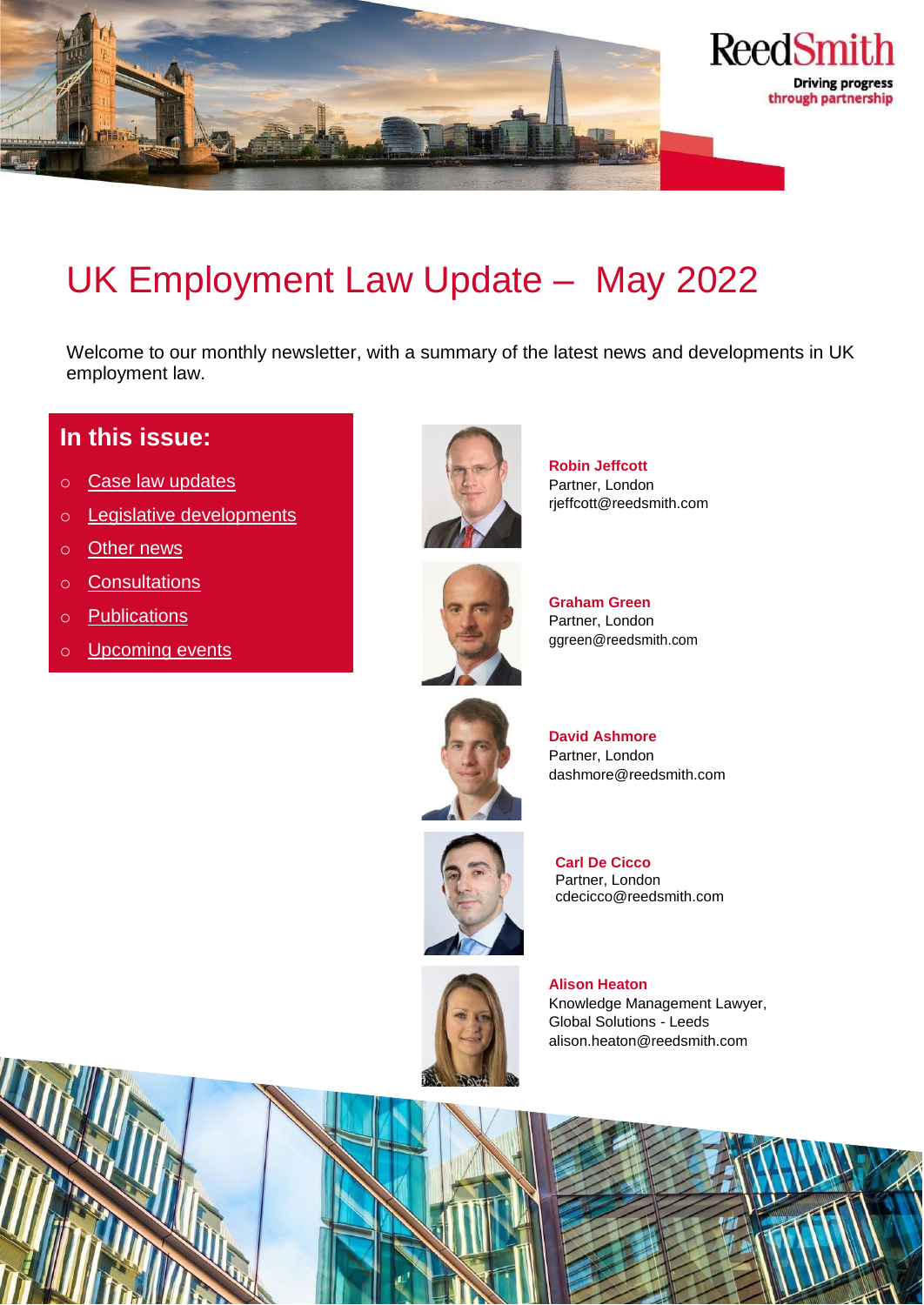## <span id="page-1-0"></span>Case law updates



**Constructive unfair dismissal:** 'Dismissal' for unfair dismissal purposes includes where an employee has resigned in response to a repudiatory breach of contract. In this case, the Employment Appeal Tribunal (EAT) has reminded us that a repudiatory breach may still arise where complaints have been remedied, or where the event triggering resignation is the 'last straw' in a history of events which, when taken together, amount to a repudiatory breach. In this claim, the claimant resigned when he failed to receive a back-pay payment by a promised date. This was found to be a genuine mistake, but the EAT considered that the overall history of a lengthy hours and pay dispute, despite being redressed through the grievance procedure, should have been considered under the last straw principle. (*[Craig v. Abellio](https://communications.reedsmith.com/email_handler.aspx?sid=blankform&redirect=https%3a%2f%2fwww.bailii.org%2fuk%2fcases%2fUKEAT%2f2021%2f2020_001012.pdf&checksum=E94B4ED3)*)

**Indirect discrimination:** The claimant brought an indirect sex discrimination claim when her flexible working request was only partially accepted, leaving her required to guarantee availability on a Thursday late shift. She argued that this guarantee was a provision, criterion or practice (PCP) which placed her at a significant disadvantage because of her sex and her childcare responsibilities. The EAT considered the relevant comparison pool, confirming and reminding us that it should be with reference to the claimant's pleaded PCP. In this case the employment tribunal had erroneously included two colleagues in the pool for comparison despite them not being subject to the same level of compulsion to be available for the late shift, rather than relying on the specific PCP pleaded by the claimant. The case will now be reconsidered by the tribunal, which can also assess whether the PCP is objectively justified. (*[Allen v. Primark](https://communications.reedsmith.com/email_handler.aspx?sid=blankform&redirect=https%3a%2f%2fwww.bailii.org%2fuk%2fcases%2fUKEAT%2f2022%2f57.html&checksum=CB382766)*)

**Redundancy:** A claimant has not been precluded from bringing an unfair dismissal claim in circumstances where she accepted voluntary redundancy. The EAT determined that it had been wrong to strike out her claim as having no reasonable prospects of success as there were triable issues in respect of whether, as alleged, the redundancy process was a sham, and over the fairness of the process. (*[White v. HC-One Oval](https://communications.reedsmith.com/email_handler.aspx?sid=blankform&redirect=https%3a%2f%2fuk.practicallaw.thomsonreuters.com%2fLink%2fDocument%2fBlob%2fI8174FD30B74F11EC9A02F24C5FE47F83.pdf%3fimageFileName%3dMS%2520N%2520White%2520v%2520HC-One%2520Oval%2520Ltd%26targetType%3dinline%26originationContext%3ddocument%26transitionType%3dDocumentImage%26uniqueId%3da563c59e-0591-42cb-83cd-9127adb8c454%26ppcid%3df0c9e78bd9c8498688bd14b0f3810491%26contextData%3d(sc.DocLink)%26comp%3dwluk&checksum=264E165A)*)

## Legislative developments

**Fire and rehire:** Last month we reported how the government [announced](https://communications.reedsmith.com/email_handler.aspx?sid=blankform&redirect=https%3a%2f%2fwww.gov.uk%2fgovernment%2fnews%2fnew-statutory-code-to-prevent-unscrupulous-employers-using-fire-and-rehire-tactics&checksum=E1D7D887) its intention to introduce a new statutory code on the practice of fire and rehire. In response to questions about timings, it will be introduced "when Parliamentary time allows". The statutory code is expected to detail the consultation process to be followed where there are proposed changes to terms and conditions, and to give practical steps for employers to follow. It is also expected that employment tribunals will be given power to uplift compensation by up to 25 per cent where there is unreasonable non-compliance.

#### Other news

<span id="page-1-2"></span><span id="page-1-1"></span>**Redundancy:** A survey commissioned by Acas has found that 18 per cent of UK employers are likely to make redundancies in the next 12 months. Employers with over 250 employees were reported as the most likely to make redundancies, with 30 per cent considering doing so. Planning and implementing redundancies require careful thought, with a number of legal, practical and pastoral considerations. Read some of our tips on redundancy on the [Employment Law Watch blog.](https://communications.reedsmith.com/email_handler.aspx?sid=blankform&redirect=https%3a%2f%2fwww.employmentlawwatch.com%2f2022%2f03%2farticles%2femployment-uk%2fworkplace-redundancies-what-is-lawful%2f&checksum=5BF33506)

**Sex and gender reassignment:** The Equality and Human Rights Commission has issued [guidance](https://communications.reedsmith.com/email_handler.aspx?sid=blankform&redirect=https%3a%2f%2fwww.equalityhumanrights.com%2fen%2fadvice-and-guidance%2fseparate-and-single-sex-service-providers-guide-equality-act-sex-and-gender&checksum=1358D774) for separate and single sex service providers on the approach to use of their service by trans people. It provides general principles, practical advice, and a reminder of the legal position under the Equality Act 2010.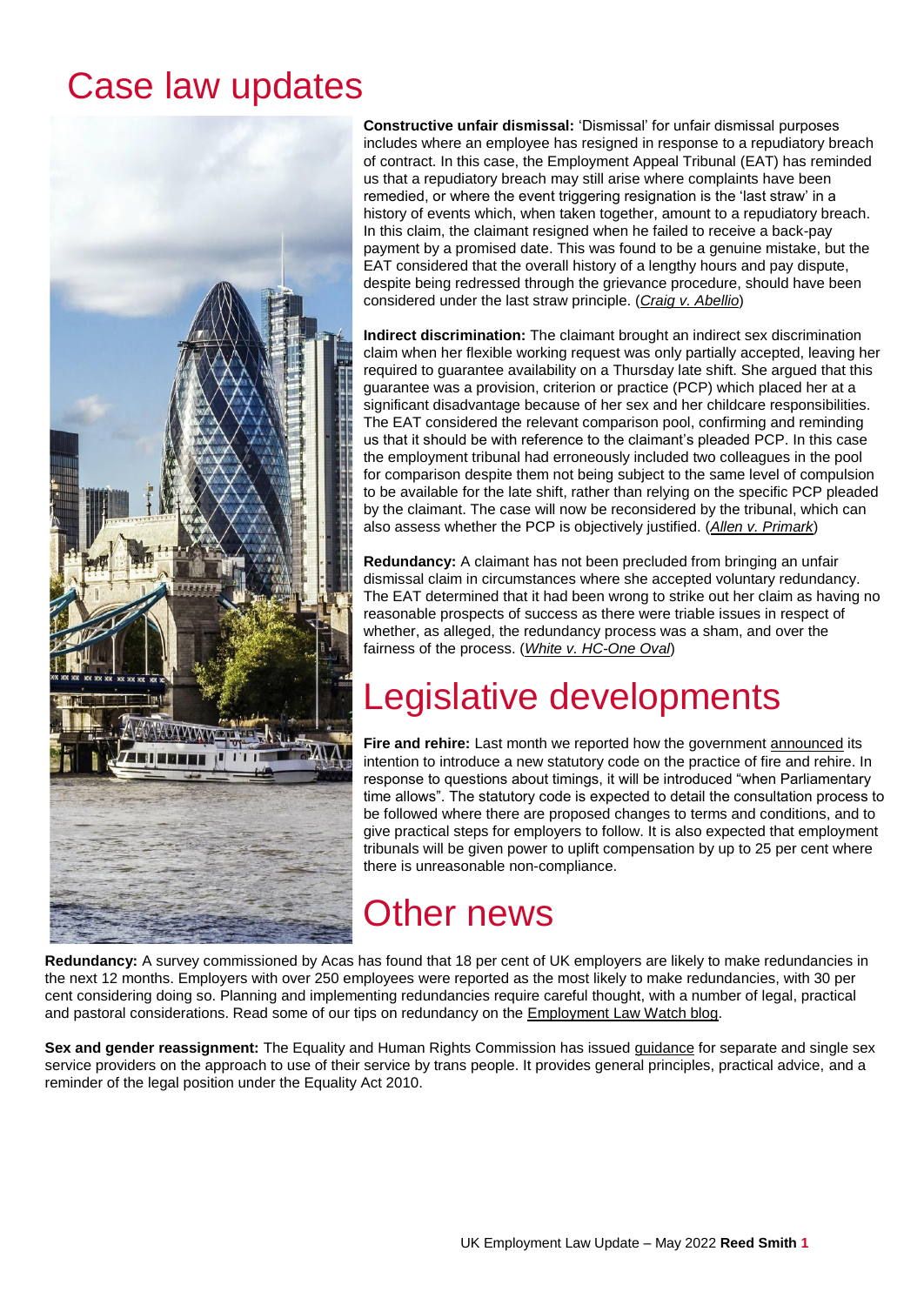# <span id="page-2-0"></span>**Consultations**

**Employment law compliance and enforcement: BEIS has issued a call for** [evidence](https://communications.reedsmith.com/email_handler.aspx?sid=blankform&redirect=https%3a%2f%2fwww.gov.uk%2fgovernment%2fconsultations%2flabour-market-enforcement-strategy-2023-to-2024-call-for-evidence%2flabour-market-enforcement-strategy-2023-to-2024-call-for-evidence&checksum=CC62E3EB) in relation to a number of challenges and risks to labour market compliance and enforcement. It concentrates on the operation of the UK labour market; workforce and business engagement; the availability of workers, including immigration; recruitment and different models of employment; and resourcing of enforcement. Views can be submitted online until **31 May 2022**.

**Mental health:** The Department of Health and Social Care has published a discussion paper and [call for evidence](https://communications.reedsmith.com/email_handler.aspx?sid=blankform&redirect=https%3a%2f%2fwww.gov.uk%2fgovernment%2fconsultations%2fmental-health-and-wellbeing-plan-discussion-paper-and-call-for-evidence&checksum=AB574ED4) on what can be done to improve mental health and wellbeing. The call for evidence is open to all for comment, although it is recognised that employers play a significant role. Anyone wishing to participate can do so online until **5 July 2022**.

# <span id="page-2-1"></span>**Publications**

<span id="page-2-2"></span>[Reed Smith launches its seventh annual EMEA Responsible Business Rep](https://communications.reedsmith.com/email_handler.aspx?sid=blankform&redirect=https%3a%2f%2fwww.reedsmith.com%2fen%2fnews%2f2021%2f04%2freed-smith-launches-its-seventh-annual-emea-responsible-business-report&checksum=8972485C)ort

## Upcoming events

(Register using the link below)

[Mental Health Summit](https://communications.reedsmith.com/email_handler.aspx?sid=blankform&redirect=https%3a%2f%2flumen.webcasts.com%2fstarthere.jsp%3fei%3d1538474%26tp_key%3d4b1dd877b2&checksum=E09A5EA9) – 17 May 2022 16.30 – 20.00 (BST)